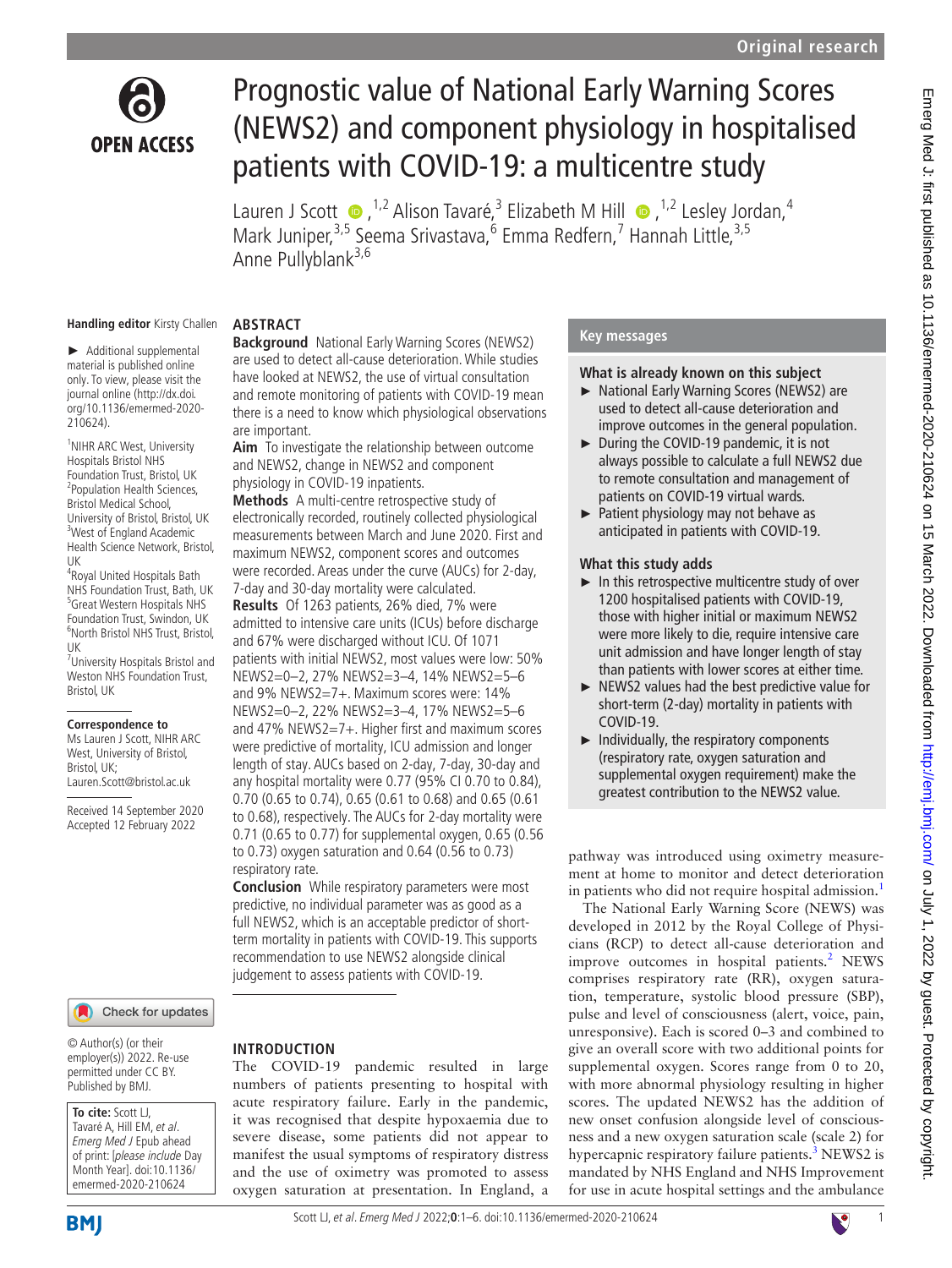#### **Original research**

service and is recommended for use in out-of-hospital settings including general practice and community care. $2<sup>4</sup>$ 

The NEWS2 calculation was included in the pathway for risk stratification of patients with COVID-19 assessed for management at home. There is evidence that NEWS2 is of benefit in out-of-hospital settings as it provides a common language of deterioration, $8-10$  but there has been debate regarding the value of NEWS2 in patients with COVID-19 outside hospital.<sup>[11](#page-5-4)</sup> During the COVID-19 pandemic, remote GP consultations and management of patients in virtual wards made recording NEWS2 diffi-cult.<sup>[1](#page-5-0)</sup> There is therefore a need to understand which component parts of NEWS2 have value in identifying deterioration and poor outcome in patients with COVID-19.

Studies have examined the relationship of NEWS2 to outcome in patients with COVID-19. Almost all are single-centre studies involving small numbers, and many have focused on comparison of NEWS2 with other predictive scores. Unlike previous studies, our aim was to examine initial and maximum NEWS2 values and component scores in hospitalised patients with COVID-19 in the West-of-England. The aim was to determine if NEWS2 could be used to identify deterioration in patients with COVID-19 and then to clarify which, if any, of the individual parameters were most predictive of outcomes due to absolute value or change, to support clinical decision making.

#### **METHODS**

#### **Design and setting**

This was a pragmatic, multicentre observational cohort study of COVID-19-positive patients admitted to North Bristol NHS Trust, University Hospitals Bristol and Weston NHS Foundation Trust, Great Western Hospitals NHS Foundation Trust and Royal United Hospitals Bath NHS Foundation Trust, in the West-of-England.

Patients were eligible if they were aged  $\geq 16$  years at admission and had a positive swab taken during their hospital stay or up to 2 weeks before. Patients admitted to hospital more than once following a positive test are described, but only first admissions were included in analyses.

#### **Data acquisition**

Routinely collected electronic hospital data were requested from the four trusts. In each case, observations were measured manually but entered onto an electronic system, which recorded and displayed results. As data were routine and anonymised prior to transfer to the research team, patient consent was not required.

#### **Data**

Data were requested on eligible patients from the first case in each trust (early March 2020) up until data extraction (approximately end of June 2020). As each trust extracted data at different times, data were amended to reflect the situation on 27 June 2020 (the date of first data extraction). All electronically recorded NEWS2 component physiological measurements were requested, along with date and time of each set of observations. Electronic observations were not recorded in the emergency departments (EDs) except for Great Western or the respiratory admission unit in Bath. NEWS2 is not used in intensive care units (ICUs).

Patient age, sex, hospital admission date, COVID-19 swab and result dates, ICU admission, hospital discharge status (hospital death, discharged, inpatient) and hospital discharge/death date were also requested.

#### **NEWS2 and component scores**

Two NEWS2 values were considered for analysis. The initial score and its individual components were based on the first full set of electronically recorded observations taken within 2 days of the patient's positive swab. Maximum NEWS2 values were the highest calculated NEWS2 values between initial NEWS2 and discharge/death for each patient. For some patients, the maximum score was the first score.

Maximum component scores were the highest component scores in this same period but were not always part of the maximum NEWS2.

Each component score (eg, temperature score of 0–3) and corresponding NEWS2 value were calculated from the physiological measurements listed above following the rules on the NEWS2 scoring card [\(online supplemental appendix 1\)](https://dx.doi.org/10.1136/emermed-2020-210624).

NEWS2 change scores were calculated as maximum score minus first score; if a patient only had one score recorded, they were excluded from the change score analysis.

NEWS2 values were grouped into four categories for analysis: 0–2, 3–4, 5–6 and 7+, in line with hospital escalation trigger scores of 3, 5 and  $7.6$  $7.6$  When analysing change in NEWS2, a separate category of no change in NEWS2 was identified to recognise patients who did not deteriorate during admission.

#### **Outcomes**

The primary outcomes were death in hospital with admission to ICU, death without ICU admission, ICU admission prior to discharge or no ICU admission prior to discharge. Outcomes for patients who were still inpatients when data were extracted are described but excluded from all analyses. Time to death for patients who died and post-COVID-19 length of hospital stay (LOS) for patients who survived to discharge were secondary outcomes. Time to death was calculated as date of death minus date of first score. LOS was calculated as discharge date minus COVID-19 swab date.

#### **Statistical analysis**

Continuous data were summarised using medians and IQRs. Categorical data were summarised using counts and percentages.

The distribution of NEWS2 values and how this differed by mortality/ICU status were explored graphically. This analysis was split into three parts: first NEWS2 values, maximum NEWS2 values and the change from first to maximum. Similarly, distributions of each component score were explored. These analyses were purely descriptive.

The sensitivity and specificity of first NEWS2 at different cutoffs were determined for 2-day, 7-day, 30-day and any hospital mortality. Receiver operating characteristic curves (sensitivity against 1-specificity) were constructed and area under the curve (AUC) calculated along with 95% CIs. As prespecified, AUC values of 0.7–0.79 were considered acceptable, 0.8–0.89 excellent and  $\geq 0.9$  outstanding.<sup>[12](#page-5-6)</sup> Sensitivity and specificity were used to predict the positive and negative predictive values (posttest probabilities) of NEWS2 at cut-offs of 3, 5 and 7 to predict 2-day mortality.

Stata V.15.1 was used to conduct all data checking, cleaning and analyses.

## **RESULTS**

#### **Demographics**

Between 11 March and 27 June 2020, 1288 hospitalised patients met the inclusion criteria ([figure](#page-2-0) 1) of which 1263 had outcome data available and 1071 had a full NEWS2 recorded within 2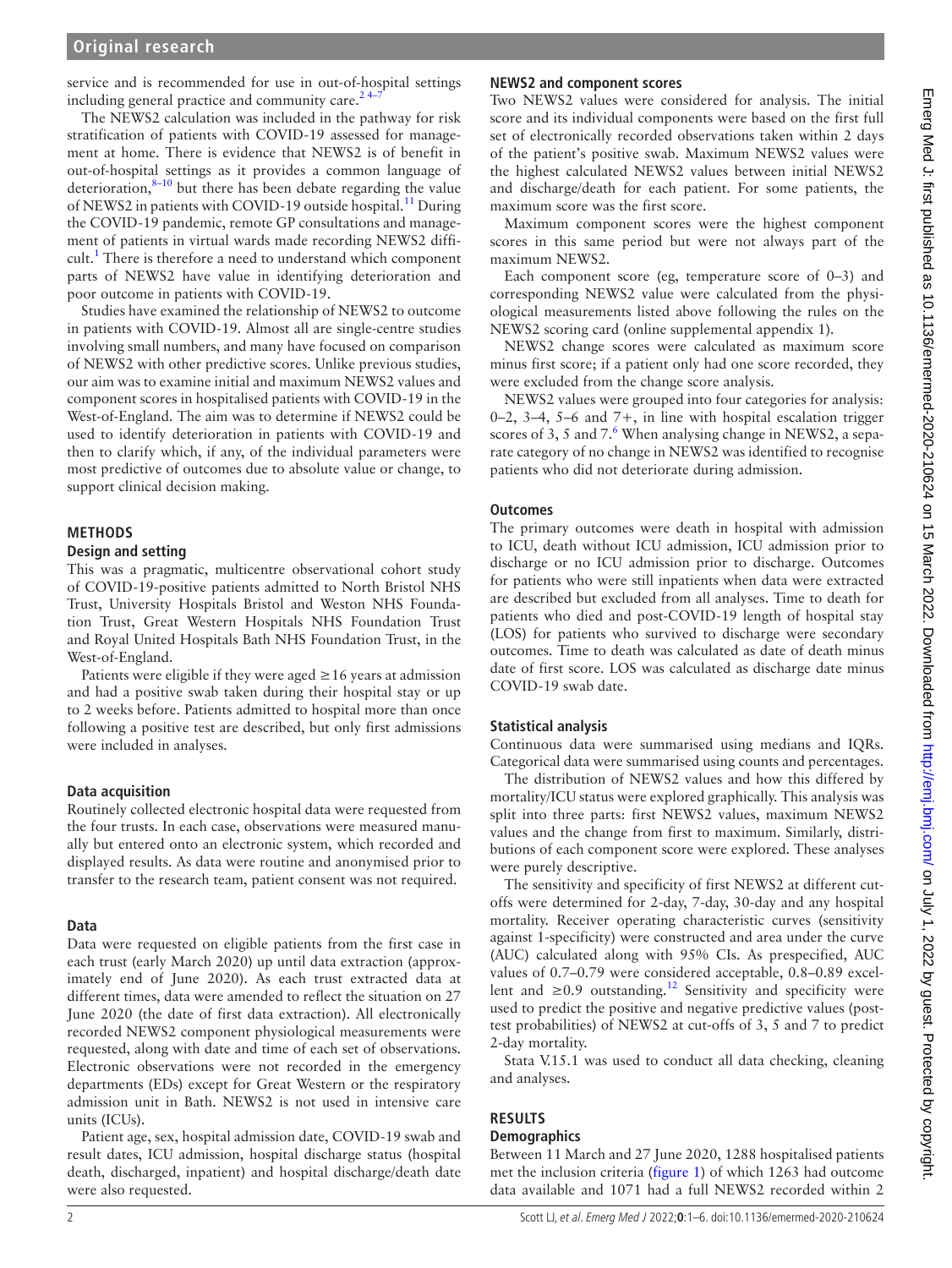### **Original research**



<span id="page-2-0"></span>**Figure 1** Flowchart of participants. NEWS, National Early Warning Score.

days of a positive COVID-19 swab. Five hundred and forty-one (42%) were women and median age was 74 years (IQR 59–84).

Three hundred and thirty-one (26%) died in hospital during their first admission, 40 of whom received ICU care before death. Eighty-three (7%) were admitted to ICU and subsequently discharged, and 849 (67%) were discharged without ICU requirement. Mortality was 4% at 2 days, 15% at 7 days and 26% at 30 days. Men were more likely to die than women (29% vs 23%), and older patients were more likely to die than younger patients (2%, 18%, 34% and 45% of patients aged 16–49, 50–69, 70–89 and 90+years, respectively).

Of those discharged from the hospital, 196/932 (21%) were readmitted (median time to first readmission 7 days, IQR 1–20); 147 were readmitted once, 31 twice and 18 three to six times. Twenty-six patients who were discharged following their first admission died during a subsequent admission. One thousand one hundred and forty-four (91%) patients had at least one set of complete electronic observations and 1071 (85%) had 'first' scores. Of the 618/1071 people who had their swab on the same day as they were admitted, 55% had their first NEWS2 recorded within 4 hours, 16% between 4 and 8 hours, 19% between 8 and 24 hours, and 10% over 24 hours later.

Most patients had low first NEWS2 values: 535 (50%) NEWS2=0–2, 287 (27%) NEWS2=3–4, 150 (14%) NEWS2=5–6 and 99 (9%) NEWS2=7+. However, a greater proportion had a high score at some point during their stay: 156 (14%) had a maximum score of NEWS2=0–2, 251 (22%)



<span id="page-2-1"></span>**Figure 2** Outcome by first and maximum NEWS2. ICU, intensive care unit; NEWS, National Early Warning Scores.

NEWS2=3–4, 195 (17%) NEWS2=5–6 and 542 (47%)  $NEWS2=7+$  ([figure](#page-2-1) 2).

#### **Outcomes**

Patients with higher first scores were more likely to die than patients with lower first scores (eg, 19% with first NEWS2=0–2 died compared with 49% with NEWS2=7+; [figure](#page-2-1) 2); similarly, patients with higher maximum scores were more likely to die than those with lower maximum scores, although the effect was more pronounced: 4% with maximum NEWS2=0–2 died compared with 47% with NEWS2=7+ ([figure](#page-2-1) 2). Only 16% of patients (174/1057) had no deterioration in NEWS2. Change scores had a similar distribution and relationship with mortality status as first scores ([figure](#page-2-2) 3). Patients with larger change scores (ie, whose NEWS2 deteriorated more) were more likely to die; 13% who did not deteriorate, and 13% who only deteriorated by 1–2, died, compared with 66% who deteriorated by 7+. Patients with both high first NEWS2 and large change scores had the highest mortality ([online supplemental file 4](https://dx.doi.org/10.1136/emermed-2020-210624)).

Patients with higher first NEWS2 were also likely to die earlier ([online supplemental appendix 3](https://dx.doi.org/10.1136/emermed-2020-210624)). Among survivors, higher first and maximum NEWS2 values predicted longer LOS [\(online](https://dx.doi.org/10.1136/emermed-2020-210624) [supplemental appendix 4\)](https://dx.doi.org/10.1136/emermed-2020-210624).



<span id="page-2-2"></span>**Figure 3** Outcome by change in NEWS2 from first to maximum. ICU, intensive care unit; NEWS, National Early Warning Scores.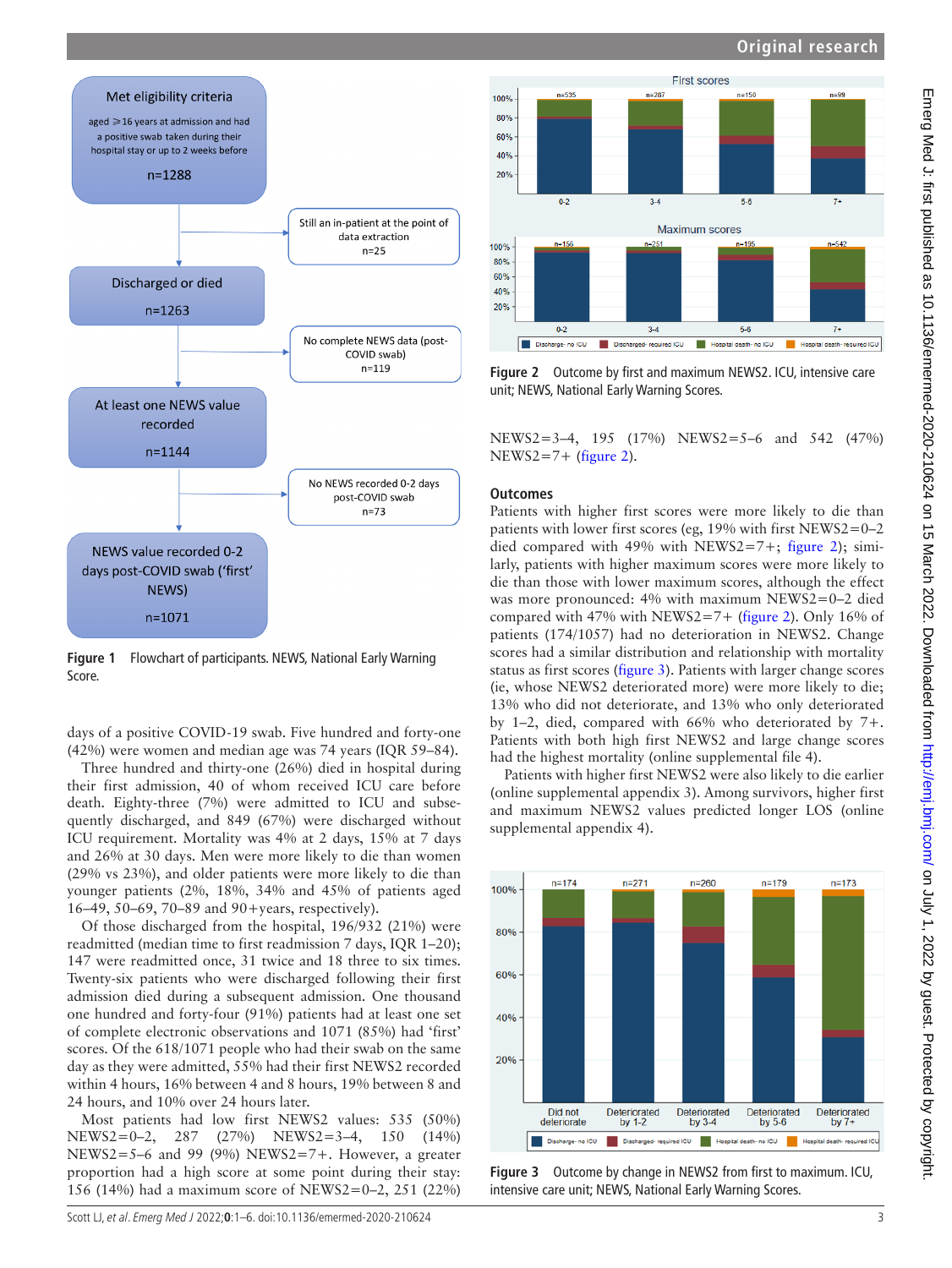

<span id="page-3-0"></span>**Figure 4** First and maximum component NEWS2. NEWS, National Early Warning Scores.

#### **NEWS2 component scores**

The components of first NEWS2 that most frequently had a value >0 were oxygen requirement (45% of patients), oxygen saturation (39% of patients) and pulse rate (29% of patients) ([figure](#page-3-0) 4). For the maximum component scores, oxygen saturation scored >0 in 88% of patients; while most other components scored >0 in 67%–76% patients, except for consciousness which only ever scored  $>0$  in 16% of patients ([figure](#page-3-0) 4). In general, the higher the first or maximum component score, the higher the risk of death [\(figure](#page-3-1) 5). This relationship was less clear for first temperature and SBP scores.

We found 57/1071 first scores were 3 for low oxygen saturation, and of those 28/57 (49%) had a normal RR. This was more common for patients without supplemental oxygen (14/23, 61%) than with oxygen (14/34, 41%). Therefore, silent hypoxia was demonstrated in these patients, although numbers were small. This may be due to high percentage of patients receiving oxygen prior to first NEWS2 (45%).

#### **Sensitivity, specificity, AUC**

The AUCs for 2-day, 7-day, 30-day and any hospital mortality were 0.77 (95% CI 0.70 to 0.84), 0.70 (0.65 to 0.74), 0.65 (0.61 to 0.68) and 0.65 (0.61 to 0.68), respectively [\(figure](#page-3-2) 6). Twoday mortaility in this population (pre-test probability) was 3.8%.



<span id="page-3-1"></span>**Figure 5** Outcome by first and maximum component NEWS2. ICU, intensive care unit; NEWS, National Early Warning Scores.



<span id="page-3-2"></span>**Figure 6** Receiver operating characteristic curve for 2-day, 7-day and 30-day mortality. AUC, area under the curve

Using the most common NEWS2 cut-offs of 3, 5 and 7, post-test probabilities of 2-day mortality increased to 6.7%, 9.6% and 12.0%, respectively, for first scores  $\geq$  the cut-off and decreased to 0.9%, 2.1% and 3.0%, respectively, for patients with first scores below the cut-off.

The AUCs for 2-day mortality for individual component scores were 0.71 (95% CI 0.65 to 0.77) for supplemental oxygen, 0.65 (0.56 to 0.73) oxygen saturation, 0.64 (0.56 to 0.73) RR, 0.56 (0.48 to 0.63) SBP, 0.53 (0.46 to 0.61) pulse, 0.53 (0.46 to 0.59) temperature and 0.53 (0.49 to 0.57) consciousness.

## **DISCUSSION**

#### **Summary of results**

This study included 1288 COVID-19-positive hospitalised patients in the West-of-England. Patients were more likely to be men and older, and these groups were also more likely to die, in line with other COVID-19 studies.<sup>13-16</sup> Twenty-six per cent died during their initial admission and 2% died during a subsequent admission. Overall, 10% of patients were admitted to ICU. Most first NEWS2 values were low (50% NEWS2=0–2, 27% NEWS2=3–4), even though these patients were sick enough to be hospitalised. This is important when considering what threshold to use as an admission trigger in pre-hospital care and reinforces the advice that NEWS2 is an adjunct to clinical decision making and the need for admission should never be determined by NEWS2 value alone.<sup>9 17</sup> However, 84% deteriorated with a worsening NEWS2 value and many patients subsequently had high scores at some point during their stay (17% maximum NEWS2=5–6, 47% maximum NEWS2=7+). Patients with higher first NEWS2 values were more likely to require ICU admission and/or die, in line with findings from non-COVID-19, mostly pre-hospital, populations. $81819$  Only 7% of patients with maximum NEWS2=0-2 and 11% with maximum NEWS2=3-6 required ICU or died compared with 66% of patients with maximum NEWS2=7+. LOS for survivors increased as first and maximum NEWS2 increased.

The AUC for 2-day mortality was 0.77, reducing to 0.70 and 0.65 for 7-day and 30-day mortality; these AUCs were considered acceptable at 2 and 7 days according to our predefined criteria<sup>12</sup> and support previous research suggesting that early warning scores are best at predicting short-term outcomes.<sup>[9 20](#page-5-8)</sup> An increase in most first and maximum component scores was associated with an increased risk of hospital mortality, although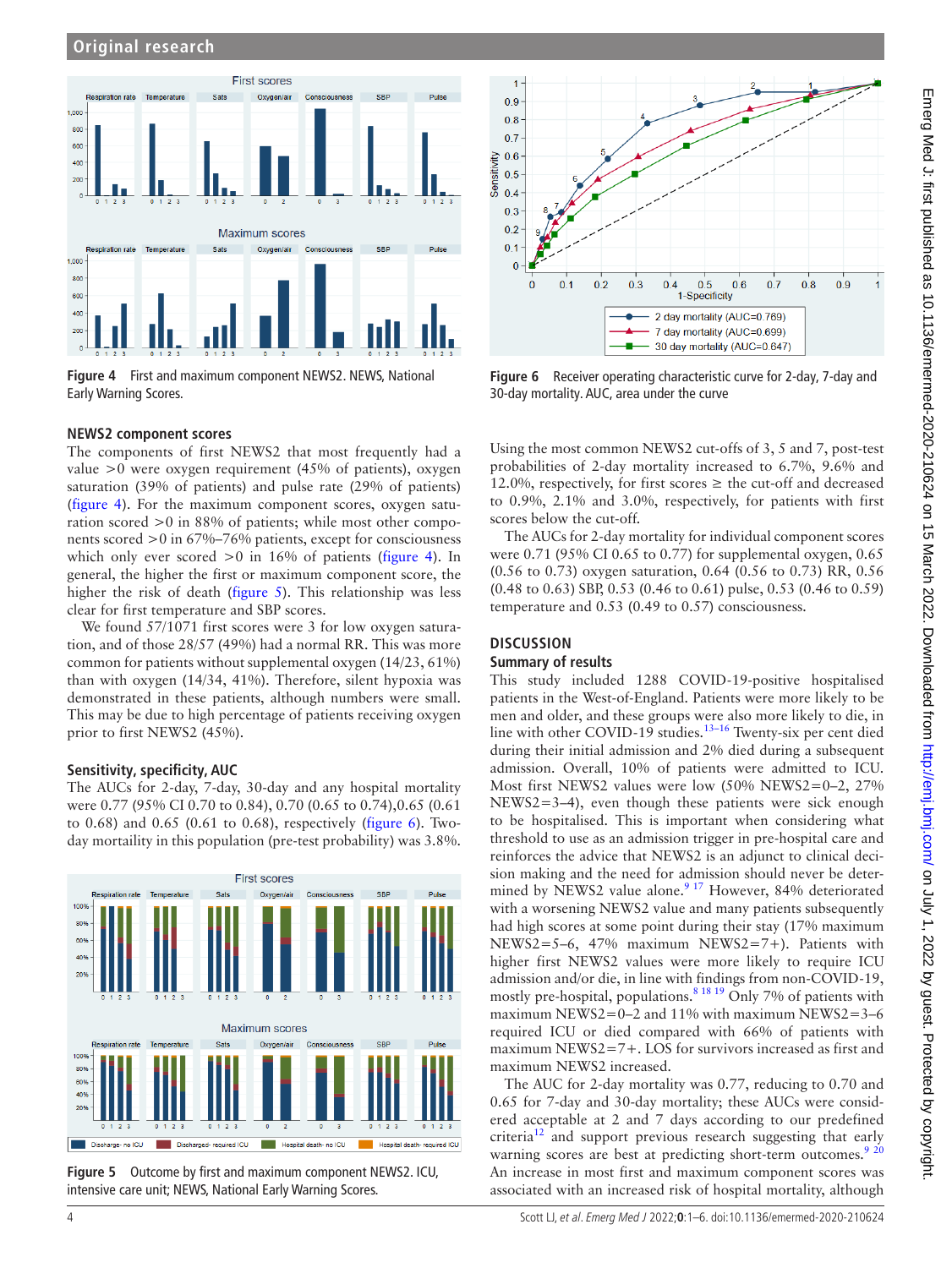1. Is NEWS2 valid as a measure of severity in COVID-19, and does it predict who is likely to deteriorate? We have demonstrated that NEWS2 predicts mortality, particularly shortterm mortality. 2. Is a single NEWS2 value sufficiently sensitive and specific? We have shown that a single score can predict short-term mortality, and based on the AUC, NEWS2=4 is the best value to balance sensitivity and specificity. A low score suggests that mortality is unlikely in the subsequent 2 days but over time, scores deteriorate in many patients, so the use of serial scores is likely to be superior to a single score. In either case, NEWS2 should always be used alongside clinical judgement and not as a rule in/out test. 3. Is calculating NEWS2 practical? Some components are measurable at home, but blood pressure and oxygen saturation require equipment. This study shows that blood pressure alone was a poor predictor of short-term mortality, but oxygen saturations and RR are most predictive. This supports the approach of using pulse oximeters for remote monitor $ing<sup>5</sup>30$  in COVID-19 virtual wards. Further research measuring NEWS2 in patients with COVID-19 in primary/community care is required, but we believe the evidence presented in this study informs the management of patients in these settings, despite being collected in hospitalised patients. NEWS2 in combination with clinical judgement is a systematic way for clinicians to assess and manage patients according to the likelihood of deterioration and provides a standardised language to communicate illness severity. This study has demonstrated that increased NEWS2 is associated with mortality in patients with COVID-19 and is a reasonably good predictor of 2-day mortality. The respiratory components (RR, oxygen saturation and supplemental oxygen requirement) are the most valuable predictors in the short-term supporting the use of pulse oximeters by COVID-19 oximetry@ Home. These findings support the RCP's recommendations to use NEWS2, alongside clinical judgement, in the assessment of patients with COVID-19.

**Twitter** Alison Tavaré [@AlisonTavare,](https://twitter.com/AlisonTavare) Hannah Little [@HannahLittleRN](https://twitter.com/HannahLittleRN) and Anne Pullyblank [@APullyblank](https://twitter.com/APullyblank)

**Acknowledgements** We would like to thank Mike Wyatt, Kwok Lee, Jennifer Stonham and Tom Frost, from the business intelligence teams in each trust, for providing us with the data for this project and assisting with data queries.

**Contributors** All authors have made a substantial contribution to the design of the study, acquisition of the data, or analysis of data; drafted or critically reviewed the manuscript; and approved the final submission. LJS is responsible for the overall content as the guarantor.

**Funding** This research was jointly funded by the National Institute for Health Research (NIHR) Applied Research Collaboration West (ARC West) at University Hospitals Bristol and Weston NHS Foundation Trust (core NIHR infrastructure funded: NIHR200181) and the West of England Academic Health Science Network (core funded).

**Disclaimer** The views expressed are those of the authors and not necessarily those of NHS England, NHS Improvement, the NIHR or the Department of Health and Social Care.

**Competing interests** None declared.

**Patient and public involvement** Patients and/or the public were not involved in the design, or conduct, or reporting, or dissemination plans of this research.

**Patient consent for publication** Not applicable.

**Ethics approval** This study was approved by the University of Bristol Faculty of Health Sciences Research Ethics Committee (ID 105666) and the Health Research Authority (IRAS ID 284987).

**Provenance and peer review** Not commissioned; externally peer reviewed.

**Data availability statement** No data are available. N/A.

this relationship was less clear for temperature and SBP. For 2-day mortality, only oxygen requirement had an AUC which met the threshold for acceptable (0.71); oxygen saturation and RR were marginally predictive (AUC 0.65 and 0.64, respectively), but the other components alone were not predictive at all (AUCs 0.53–0.56).

## **Strengths and limitations**

The main strength of this paper is the inclusion of all patients with a positive COVID-19 diagnosis over a period of more than 3 months admitted to four hospitals. This enables findings to be generalisable across the UK. A limitation was the absence of electronic observations in ICU, three EDs and respiratory admission unit in Bath. This meant that 17% of patients were not included in the analysis of first scores, 11% were not included in maximum score analysis ([figure](#page-2-0) 1), and maximum scores may not have been true maximums.

We would have liked to look at pre-hospital NEWS2, however without data linkage this would have meant studying suspected COVID-19 status rather than confirmed, and remote GP consultations mean that NEWS2 values in primary care data are often incomplete. We therefore focused on hospital data for confirmed patients with COVID-19. A limitation of this approach was that 45% of patients scored for supplemental oxygen on first score, which does not reflect the situation in primary care. However, it is likely that the score for supplemental oxygen would be replaced by a score for hypoxia in the community. We did not have access to admission symptoms, so it is possible that a proportion of the 402/1071 patients who had swabs taken at least 1 day postadmission were admitted with another diagnosis and acquired COVID-19 in hospital. However, this study was undertaken early in the pandemic when patients were not swabbed unless they had COVID-19 symptoms.

## **Comparison with other literature**

This is one of the largest UK multicentre studies of inpatients with confirmed COVID-19. In a systematic review of 18 studies with 6922 participants, only 6 had more than 400 patients.[17](#page-5-9) In the UK, the PRIEST study examined 20 891 suspected patients with COVID-19 in 70 EDs across UK. $^{21}$  Six thousand five hundred and twenty-one were COVID-19 positive but not all of these were admitted. Other smaller UK studies<sup>14 22-24</sup> and non-UK studies $^{25}$  confirmed our finding that NEWS2 provides good prediction for adverse outcomes with a similar  $\text{AUC}^{14}$   $^{22}$   $^{24}$  and predicts a need for higher level care and not just mortality.<sup>[22 25](#page-5-13)</sup> NEWS2 compares well against other scores such as CURB-65 and q SOFA<sup>[14 21 22 26](#page-5-11)</sup> and confirms our finding that NEWS2 best predicts short-term mortality.<sup>[14](#page-5-11)</sup> Although NEWS2 predicts allcause mortality, patients with COVID-19 have a higher mortality by NEWS2 compared with those with a non-COVID-19 diagnosis.[14](#page-5-11) In particular, a NEWS2>5 predicts an adverse outcome which aligns with a score of 5 being the trigger for escalation of care in patients with a non-COVID-19 diagnosis.<sup>[23](#page-5-14)</sup>

Hypoxia (low oxygen saturation) has been shown to predict COVID-19 mortality in other studies.<sup>[16 26 27](#page-5-15)</sup> High RR has also been found to predict poor outcomes in this population.<sup>[28](#page-5-16)</sup> Concerns have emerged regarding 'silent hypoxia', $29$  but we have demonstrated that only 2.6% of patients (28/1071) had oxygen saturations ≤91% with a normal RR.

## **Implications for research and/or practice**

An evidence review of NEWS2 and COVID-19 $^{11}$  $^{11}$  $^{11}$  raised three research questions for the use of NEWS2 in primary care.